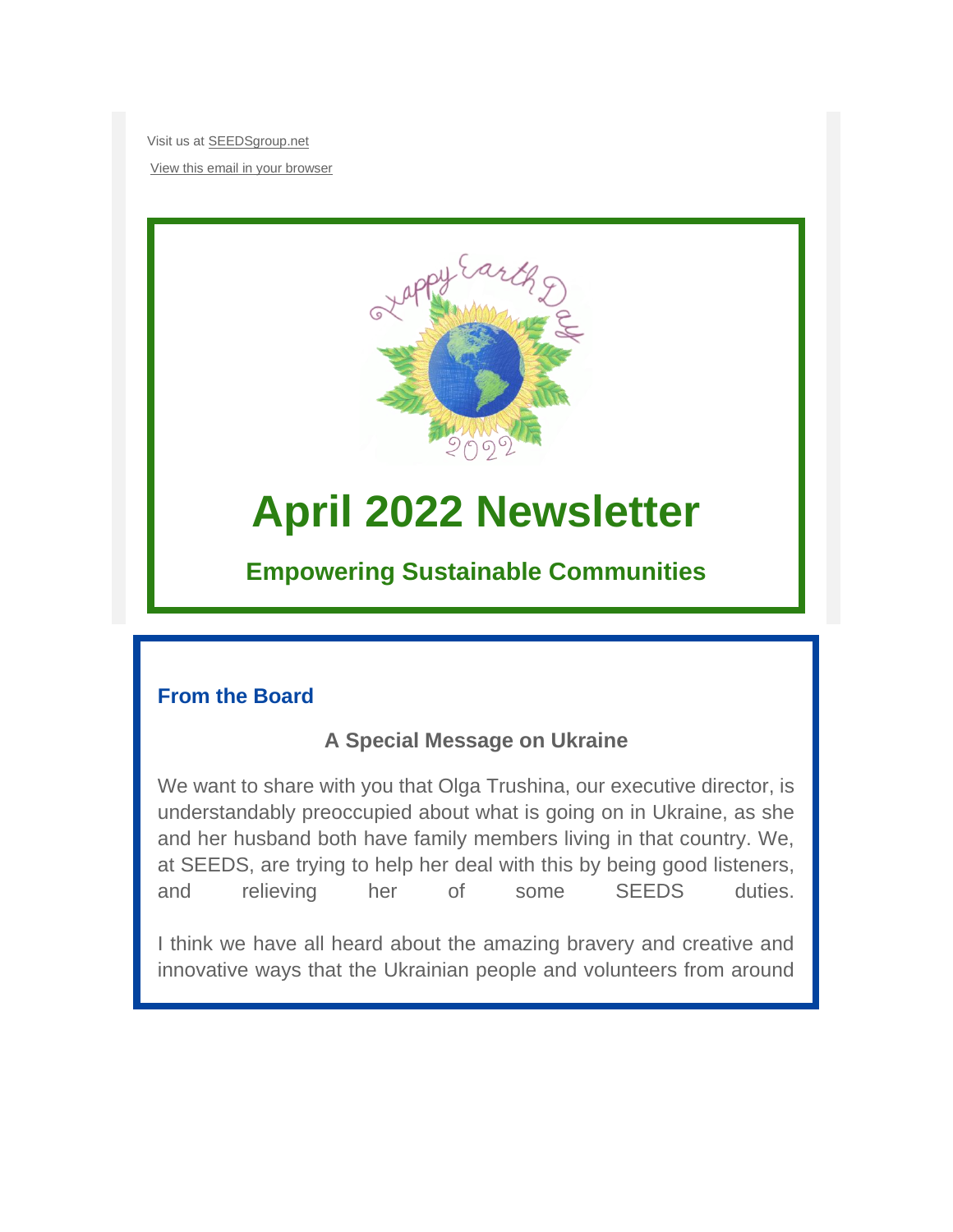

the world have come together to help. While we feel it is not appropriate for SEEDS to endorse any particular entities that are sending aid to Ukraine, here are two events you might be interested in:

#### **Karaoke for Ukraine**

Wallenpaupack Brewing Company in Monday April 4, 6 – 9 PM Tickets are \$10.00. Call 570-309-7860 for tickets and information.

**Benefit for Ukraine** Hotel Wayne in Honesdale, PA April 7 from  $5 - 7$  PM. Donations of any size welcome. All funds go to [ukrainetrustchain.org](https://seedsgroup.us4.list-manage.com/track/click?u=2de0c21d43d0fd0237e9e7b4f&id=f234031503&e=95734a3485)



*The event has been organized by Dustin Werner-Fazio, and it will be followed by a walk to the Cooperage and a vigil. There will be contributions from Bodhi Tree Art School, Fox Hill Farm, Owen Walsh, Hotel Wayne, Jennifer Kiesendahl, Lisa Glover.*

| We l | also | <i>include</i> | this. | statement                                                                        | from | Olga:    |
|------|------|----------------|-------|----------------------------------------------------------------------------------|------|----------|
| Mv   |      |                |       |                                                                                  |      | friends, |
|      |      |                |       | I know that many of you already gave to the Ukrainian cause (thank you so much), |      |          |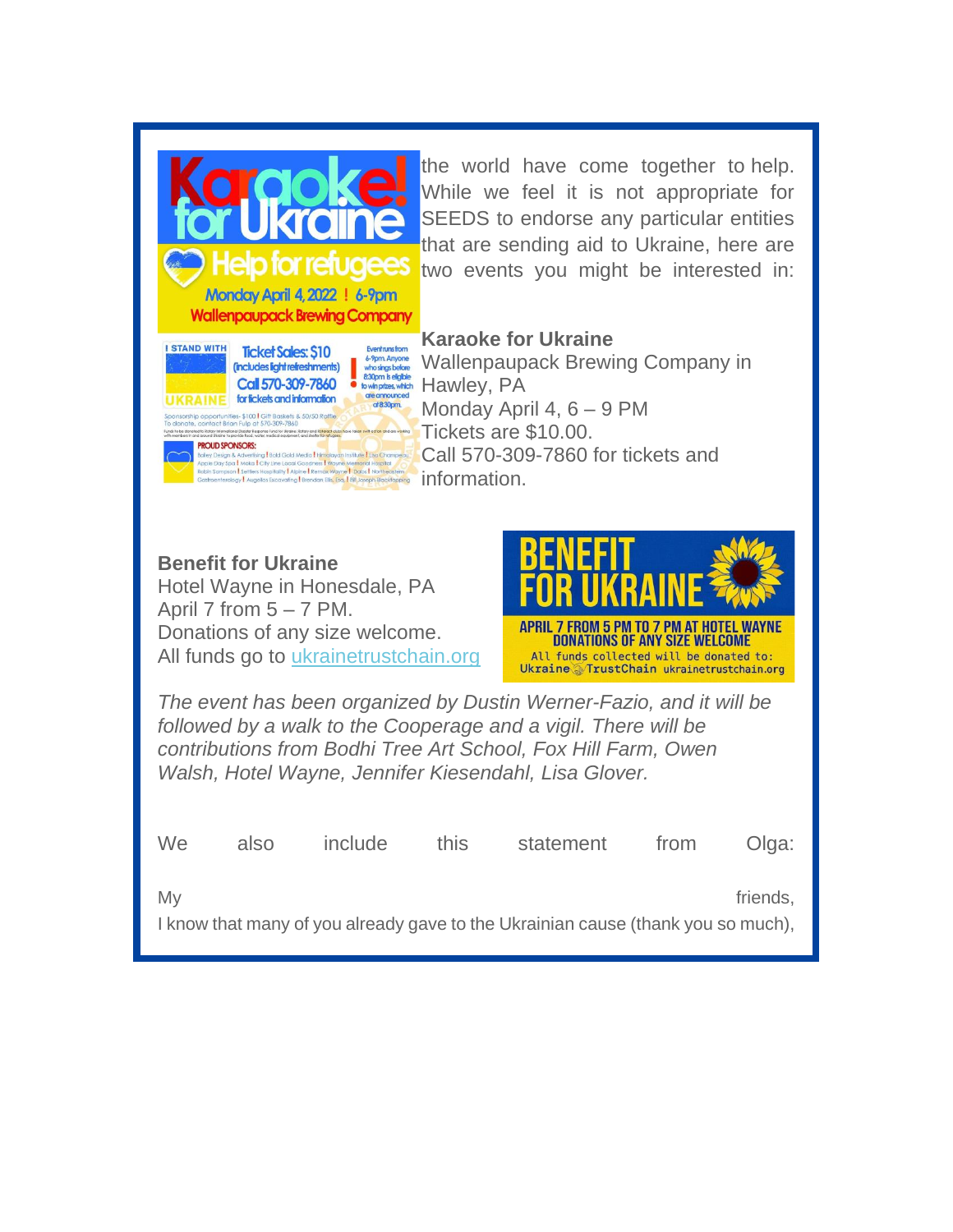but if you haven't because you want to avoid unknown, bureaucratic nonprofits and fees, and you want to have the maximum impact for the most vulnerable still in Ukraine, then this is for you. Friends that I trust created a group: [TrustChain: Ukraine Warzone](https://seedsgroup.us4.list-manage.com/track/click?u=2de0c21d43d0fd0237e9e7b4f&id=143c1ca888&e=95734a3485)  [Volunteer Support Network](https://seedsgroup.us4.list-manage.com/track/click?u=2de0c21d43d0fd0237e9e7b4f&id=143c1ca888&e=95734a3485). The mission of this group is to directly reach a network of 100% vetted volunteers in Ukraine who provide the on-the-ground work of procuring and delivering food, medical supplies and evacuations. We work through a system we call TrustChain, which is a social network of trusted connections on both ends. Your contribution is guaranteed to be delivered to people on the ground over our TrustChain network through a sequence of trusted connections. We will be posting regular updates with what the money was able to accomplish each day.



Venmo: Olga\_True

PayPal: [paypal.me/oyah](https://seedsgroup.us4.list-manage.com/track/click?u=2de0c21d43d0fd0237e9e7b4f&id=6dc928a41f&e=95734a3485)

If you want to save a life today and see your money go to where it is needed most, then consider donating through me. 1. Trushing

Olga Trushina

**Further Reading**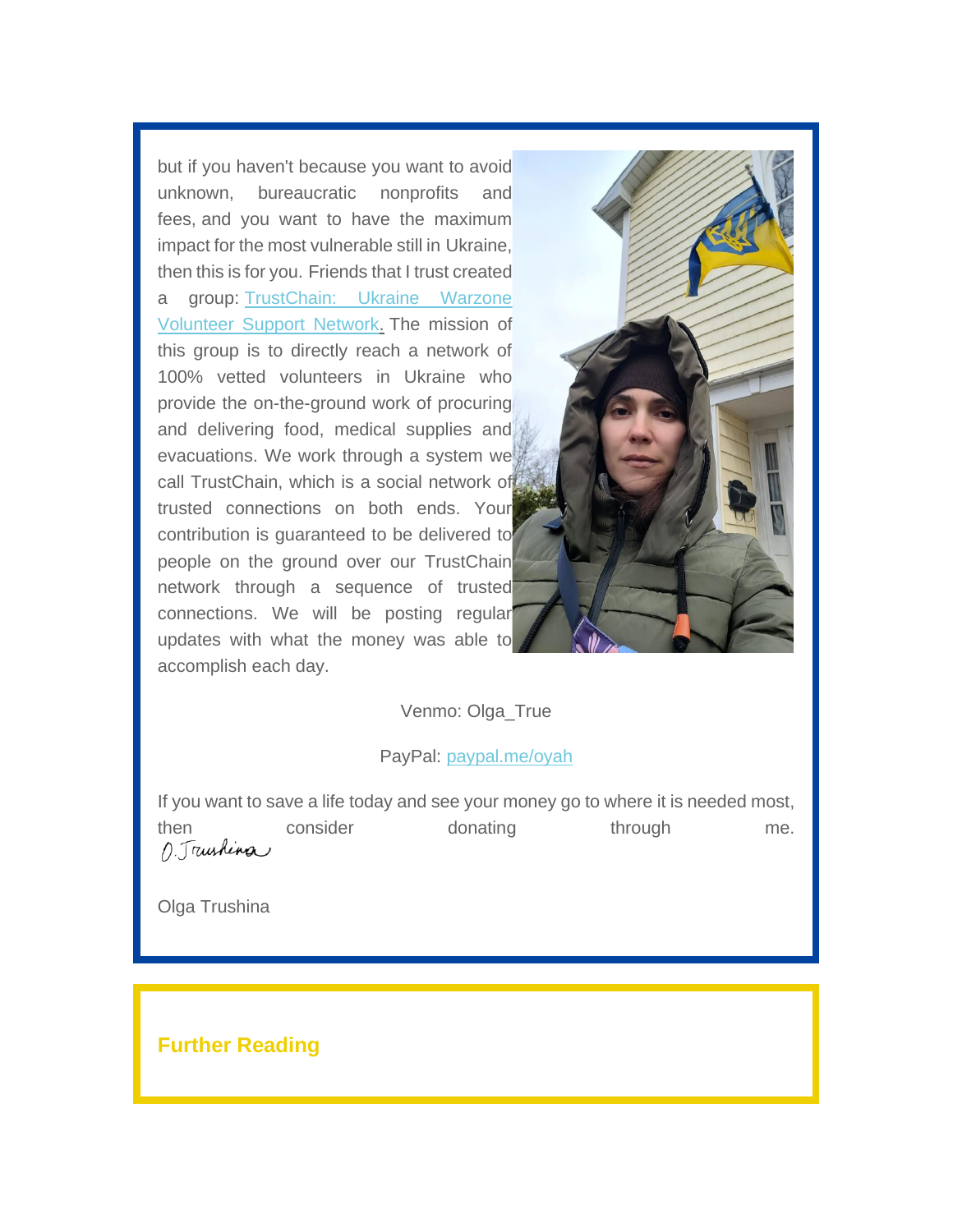If you are interested in the links between sustainability, energy efficiency and its connections to the war in Ukraine, consider these stories:

[This article from The Hill](https://seedsgroup.us4.list-manage.com/track/click?u=2de0c21d43d0fd0237e9e7b4f&id=3fdc28fe18&e=95734a3485) explores the relationship between fossil fuels and the crisis in Ukraine as presented by Congressman Sean Casten, representing Illinois. [This segment from PBS's Amanpour &](https://seedsgroup.us4.list-manage.com/track/click?u=2de0c21d43d0fd0237e9e7b4f&id=1ca3b1a4e8&e=95734a3485)  [Company](https://seedsgroup.us4.list-manage.com/track/click?u=2de0c21d43d0fd0237e9e7b4f&id=1ca3b1a4e8&e=95734a3485) features Bill McKibben, founder of the environmental organization [Third Act](https://seedsgroup.us4.list-manage.com/track/click?u=2de0c21d43d0fd0237e9e7b4f&id=a6addfaf13&e=95734a3485), discussing how turning toward renewable energy could defeat Putin and prevent climate catastrophe. [This article from](https://seedsgroup.us4.list-manage.com/track/click?u=2de0c21d43d0fd0237e9e7b4f&id=09de46d765&e=95734a3485)  [the Guardian](https://seedsgroup.us4.list-manage.com/track/click?u=2de0c21d43d0fd0237e9e7b4f&id=09de46d765&e=95734a3485) focuses on the perspective of Ukrainian climate scientists working on the [Intergovernmental Panel on Climate Change](https://seedsgroup.us4.list-manage.com/track/click?u=2de0c21d43d0fd0237e9e7b4f&id=ed8053b70d&e=95734a3485) [report](https://seedsgroup.us4.list-manage.com/track/click?u=2de0c21d43d0fd0237e9e7b4f&id=6ff27ac303&e=95734a3485) to the UN, and contextualizes the war in terms of immediate disasters resulting from the burning of fossil fuels. [This BBC article](https://seedsgroup.us4.list-manage.com/track/click?u=2de0c21d43d0fd0237e9e7b4f&id=d660a339fb&e=95734a3485) reports on UN Secretary General Antonio Guterres's stern caution against short term energy solutions offered by fossil fuel sources as alternatives to Russian production, countering that these are not solutions at all but actually accelerating the climate crisis. And this [lengthier article](https://seedsgroup.us4.list-manage.com/track/click?u=2de0c21d43d0fd0237e9e7b4f&id=ac1425d8f5&e=95734a3485) by [Naomi Klein](https://seedsgroup.us4.list-manage.com/track/click?u=2de0c21d43d0fd0237e9e7b4f&id=cd48f6f685&e=95734a3485), author of *On Fire: The Burning Case for a Green New Deal*, delves into a deep analysis of the connections between conflict in Ukraine and the power structures that rely heavily on the fossil fuel industry.

#### **SEEDS Seeking**

#### **As SEEDS Expands Home Energy Assessment Program into Lackawanna County We Need to Expand the Team!**

SEEDS energy assessment teams visit homes to help people save energy costs and improve the comfort levels in the home. Detailed reports are given to each home following the assessment. This year's program will center on homes in Lackawanna County.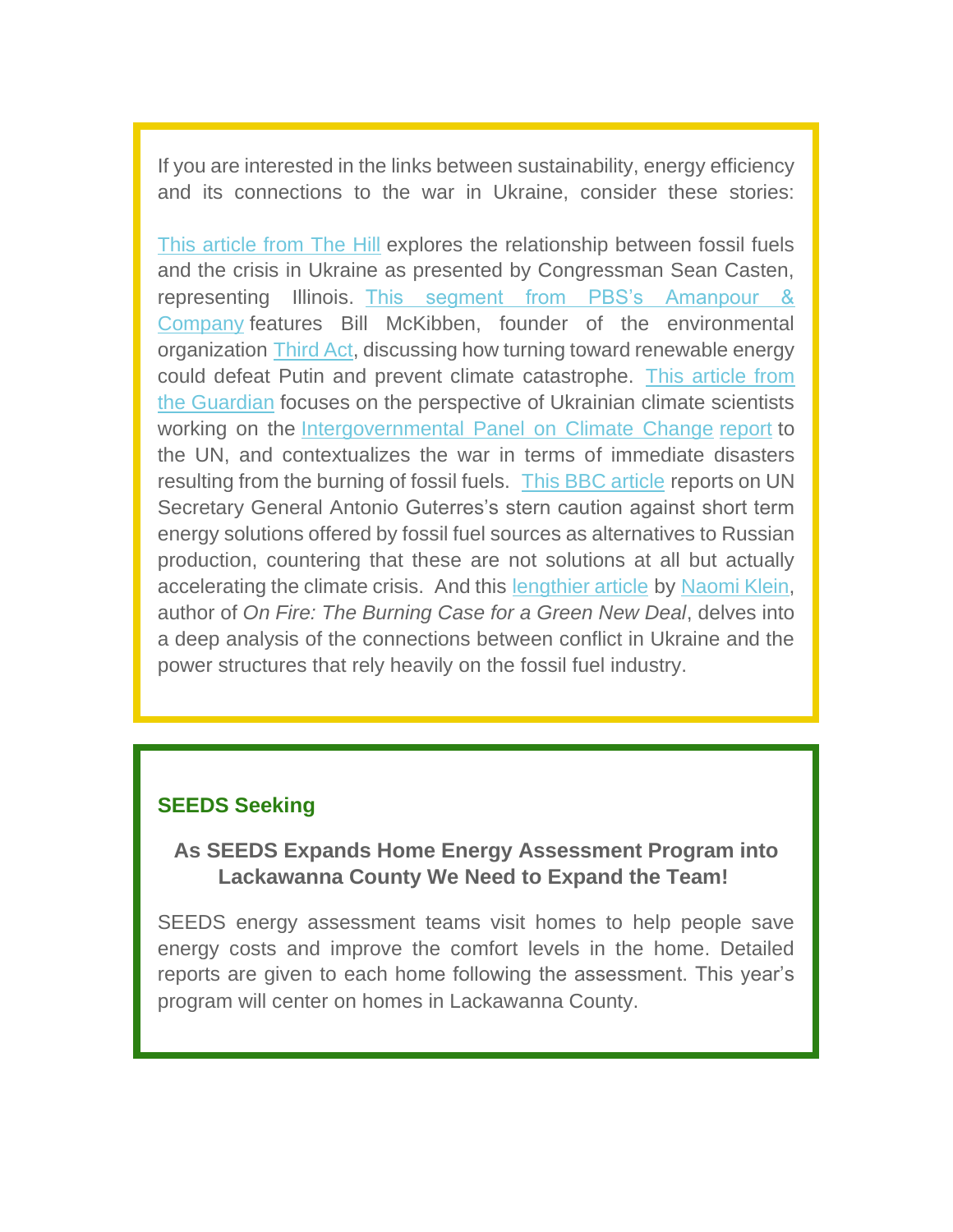Our teams are made up of SEEDS adult volunteers and paid local High School students, all trained by a course designed by a certified building analyst professional.

There are four student positions open for Lackawanna County High School Students to join this program for summer 2022. Expect to work for approximately ten to fifteen hours a week for 8 weeks @ \$10.00 per hour, from mid-June through mid-August. [Download the student](https://seedsgroup.us4.list-manage.com/track/click?u=2de0c21d43d0fd0237e9e7b4f&id=4a2f4d02a9&e=95734a3485)  [application here.](https://seedsgroup.us4.list-manage.com/track/click?u=2de0c21d43d0fd0237e9e7b4f&id=4a2f4d02a9&e=95734a3485) **Applications must be received by Wednesday, May 4 th, 2022.**

We are also looking for 4 to 6 adult volunteers from Lackawanna County to serve on our assessment teams. SEEDS will train you. You will also be supervised by an experienced SEEDS assessment team member. You will be reimbursed for mileage @ 14 cents per mile. Expect to participate for approximately 3 hours one to two days a week from mid-June through mid-August. **Applications due by Wednesday, May 4th , 2022.** [The volunteer application is available here.](https://seedsgroup.us4.list-manage.com/track/click?u=2de0c21d43d0fd0237e9e7b4f&id=b626411ceb&e=95734a3485)

A paid Team Coordinator will supervise the program: scheduling, materials preparation, and record-keeping. [Download the full job](https://seedsgroup.us4.list-manage.com/track/click?u=2de0c21d43d0fd0237e9e7b4f&id=73ad2a4d39&e=95734a3485)  [description here.](https://seedsgroup.us4.list-manage.com/track/click?u=2de0c21d43d0fd0237e9e7b4f&id=73ad2a4d39&e=95734a3485)

All team members will be required to be fully vaccinated for COVID and be willing to wear masks during work hours when requested. Masks will be provided.

Contact [executivedirector@seedsgroup.net](mailto:executivedirector@seedsgroup.net) or call 570-245-1256 if you need further information.

The 2022 program is funded in part by the Scranton Area Community Foundation's Robert H. Spitz Foundation.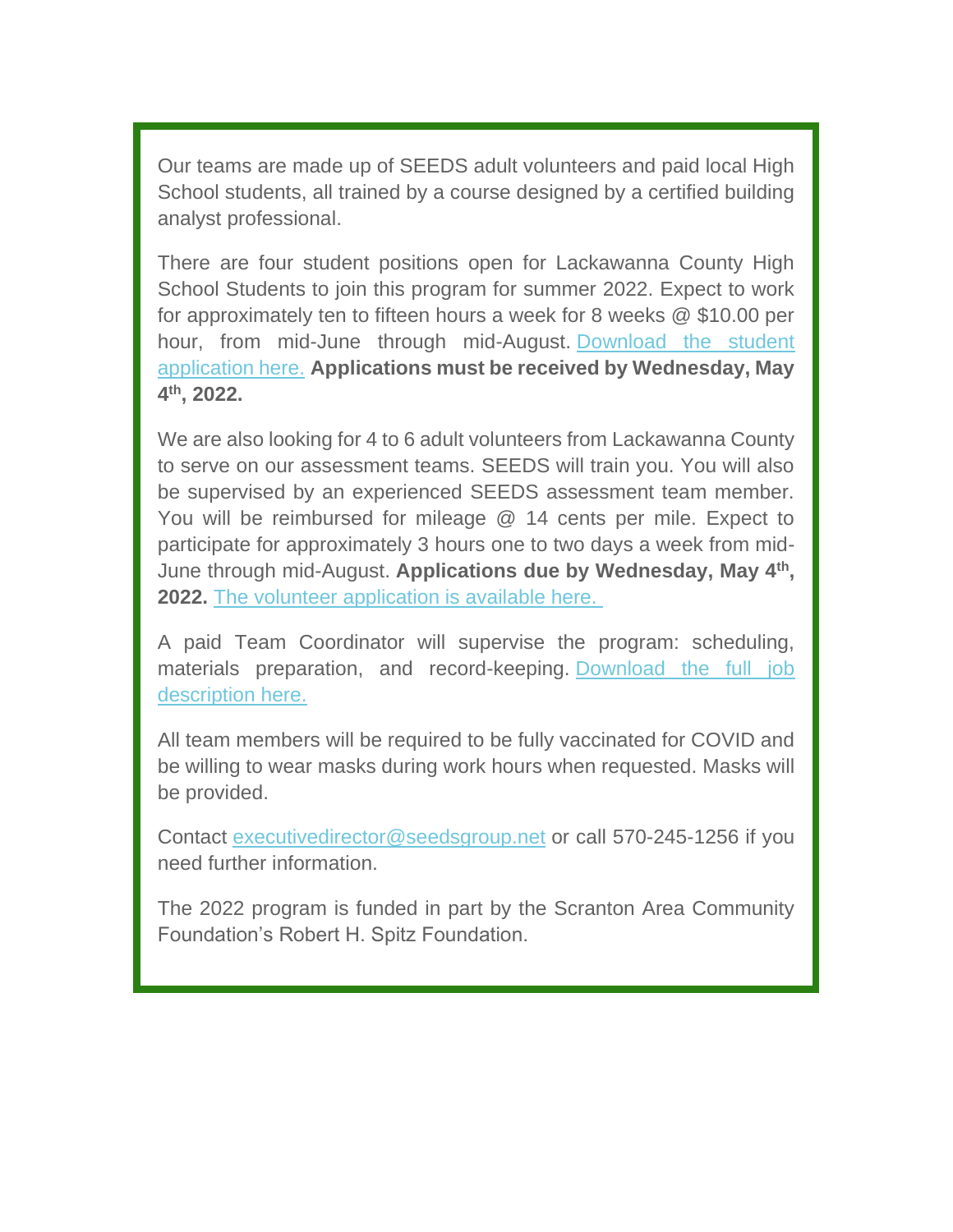#### **Sponsor Spotlight**

## **Nature's Grace Health Foods & Deli Offers Food for Thought on Sustainability Practices**

We love our sponsors! Have you been to [Nature's Grace Health Foods](https://seedsgroup.us4.list-manage.com/track/click?u=2de0c21d43d0fd0237e9e7b4f&id=8f8914fb74&e=95734a3485)  [& Deli](https://seedsgroup.us4.list-manage.com/track/click?u=2de0c21d43d0fd0237e9e7b4f&id=8f8914fb74&e=95734a3485) on Main Street in Honesdale, PA? In addition to the selection of products difficult to find elsewhere in the local community and the delectable food prepared at their deli (we're thinking about you, veggie burger in a pita!), owner Jamie Stunkard has implemented an awesome sustainability program for the establishment.

"You know recycling, reusing, repurposing and just plain not usurping

isn't that hard," Jamie explains, "Nature's Grace eased into it slowly back 40 years or so when there weren't many resources for recycling. At the time, we were able to recycle our cardboard boxes and newspaper. Wayne Co. Recycling Center was established in 1992 and we were then able to include glass.



paper, metal and aluminum as well as scrap metal. It becomes a habit. You have a trash bin and a recycling bin and it's just as easy to throw it where it belongs. After a while, you start to wonder what else you can keep out of that trash bin and your recycling resources expand. We haven't attained zero waste yet. But we're working on it!"

Additionally, Nature's Grace has motion-sensor lights in the back store room, solar panels on the roof of their building, LED lights installed in freezers and coolers, insulated night cover for freezers and coolers, LED ceiling lights, compostable / recyclable paper and plastic food dispensing containers, and more!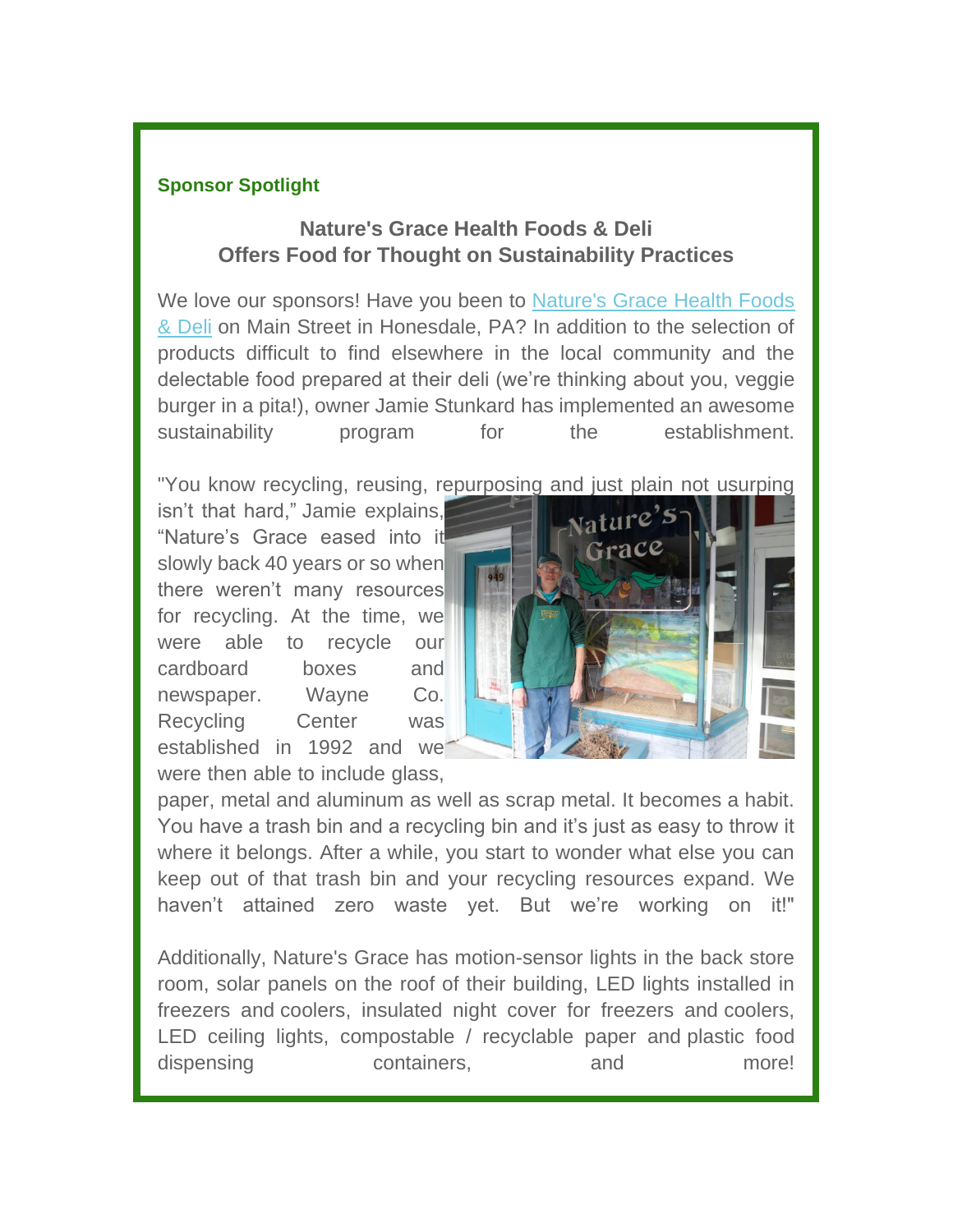If you are a business owner and are interested in upgrading your sustainability program but need help to know where to start, contact us at [info@seedsgroup.net](mailto:info@seedsgroup.net) for an energy assessment. Members of SEEDS have access to a free energy assessment for homes or businesses.

If your business is interested in becoming a sponsor of SEEDS you can learn more it [here](https://seedsgroup.us4.list-manage.com/track/click?u=2de0c21d43d0fd0237e9e7b4f&id=a3f8cccb71&e=95734a3485).

#### **#SolarDYK**

#### *Solar Did You Know with Jack Barnett* **Part 3: Production Forecast**

Over the years, many SEEDS members have forwarded to us various solar installation proposals they've received as they have sought to install solar panels to power their homes. As a general rule, SEEDS always recommends getting quotes from multiple certified contractors before selecting one. In this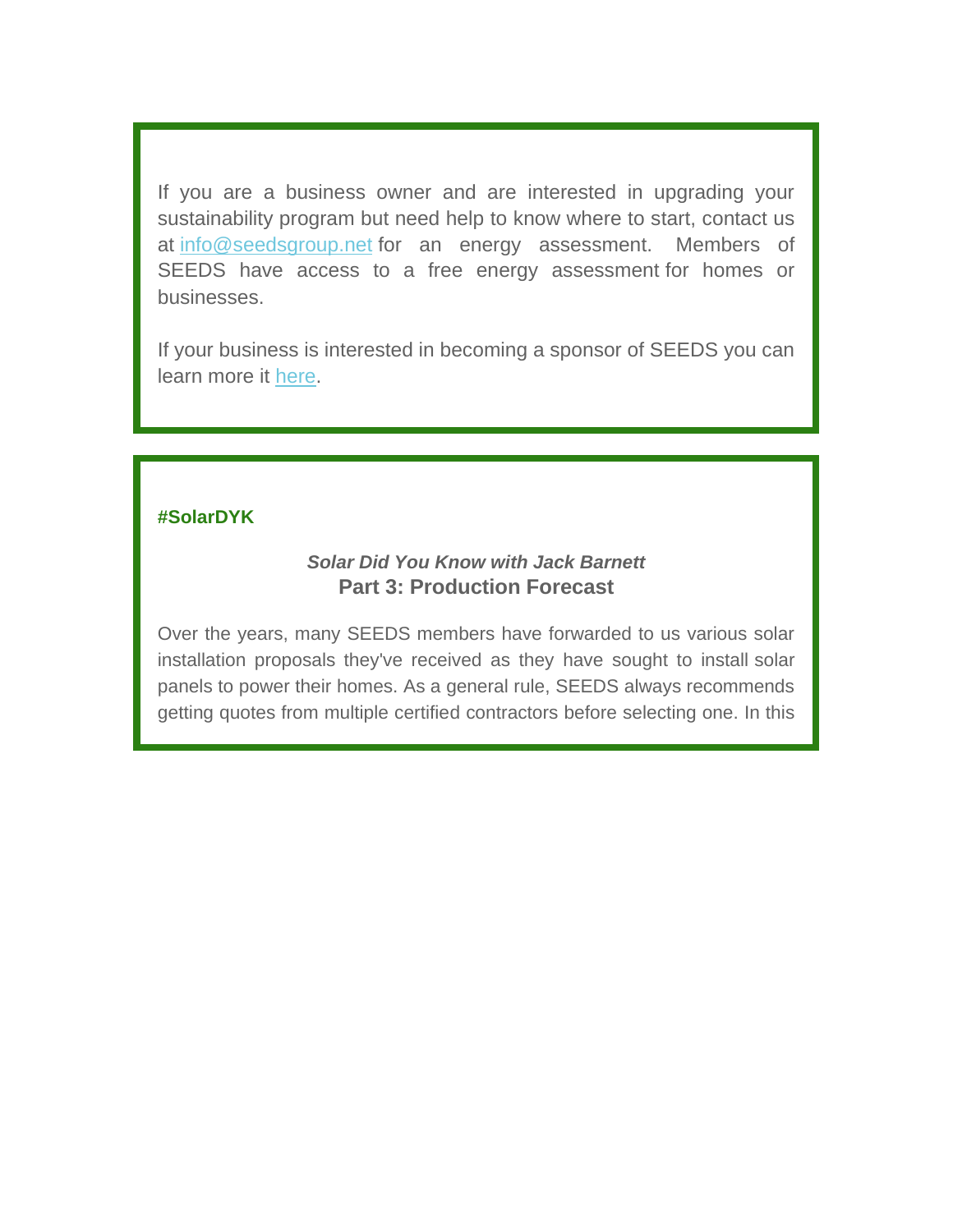series I will go over some key points to help you compare and evaluate those proposals.

Last month we looked at the "who" of your solar installation project, which you can read [here](https://seedsgroup.us4.list-manage.com/track/click?u=2de0c21d43d0fd0237e9e7b4f&id=449e23d402&e=95734a3485). This month we are going to look at **Production Forecast.** This refers to the prediction of how much electricity your specific solar installation project will actually produce. Of course, the more electricity the system produces the faster you generate payback, and the better<br>your return on Jack Barnett is a SEEDS Board member, the Food vour return investment. However, a healthy Development at the Clean Energy Co-op. skepticism of the forecast made by Applying his environmental passion and an installer is wise because their expertise as a retired engineer, Jack is an optimism can too easily be *energy in the Northeast PA region*. attributed to their sellers' bias--they



Circle Rep and a Director and Lead for Project enthusiastic and involved supporter of solar

want to sell you the installation after all! Further, you should be aware that there is a whole sub-industry that generates revenue by producing software and fancy-looking models with pretty print outs to help them sell you on their solar installation.

But you don't have to rely on the forecast your installer presents to you; instead you can get your own forecast—and quite easily!—by going to this government supported [PV Watts Calculator](https://seedsgroup.us4.list-manage.com/track/click?u=2de0c21d43d0fd0237e9e7b4f&id=d6a7ff741e&e=95734a3485) on the web (PV stands for "Photovoltaic Energy"). Enter your address, confirm the location on the map the site generates, then enter the proposed solar array's "DC capacity," or its size in kilowatts. Make sure you select "fixed roof mount" for array type. You will need to know and enter your roof pitch angle, or the tilt of your roof, as well as the orientation azimuth it will face, or east-west orientation measured in degrees, which is usually the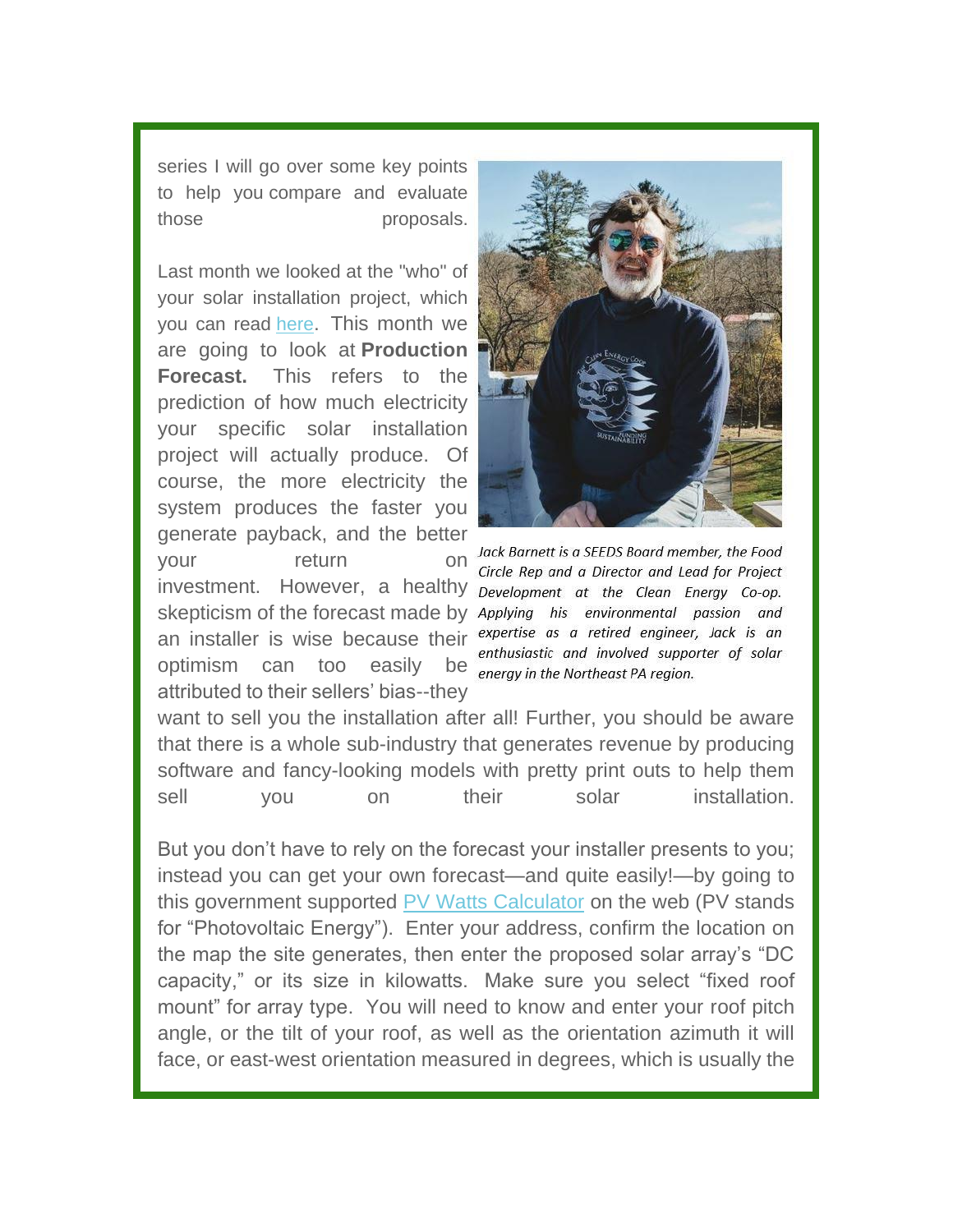same as your house. Most installers will include these two pieces of information on their quote for the installation project, but if you don't have a quote or proposal yet you can find them yourself with a little bit of work. [There are several different free protractor apps you ca](https://seedsgroup.us4.list-manage.com/track/click?u=2de0c21d43d0fd0237e9e7b4f&id=d847dbe081&e=95734a3485)n download **PVWatts<sup>®</sup> Calculator**  $EINREL$  onto your

| Get Started: | Enter a Home or Business Address                                                                                                                     | $60 \times$ | <b>English</b> | <b>HELP</b> | <b>FEEDBACK</b> |                    | phone |        | or          |  |  |
|--------------|------------------------------------------------------------------------------------------------------------------------------------------------------|-------------|----------------|-------------|-----------------|--------------------|-------|--------|-------------|--|--|
|              |                                                                                                                                                      |             | <b>Español</b> |             |                 |                    |       |        | mobile      |  |  |
|              | NREL's PVWatts' Calculator                                                                                                                           |             |                |             |                 |                    |       | device | that        |  |  |
|              | Estimates the energy production and cost of energy of grid-connected<br>photovoltaic (PV) energy systems throughout the world. It allows homeowners, |             |                |             |                 |                    |       |        | can         |  |  |
|              | small building owners, installers and manufacturers to easily develop estimates<br>of the performance of potential PV installations.                 |             |                |             |                 |                    |       |        | measure the |  |  |
|              |                                                                                                                                                      |             |                |             |                 |                    | pitch |        | angle       |  |  |
|              |                                                                                                                                                      |             |                |             |                 |                    | by    |        | laying      |  |  |
|              |                                                                                                                                                      |             |                |             |                 | Follow @PVWatts    |       |        | your device |  |  |
|              |                                                                                                                                                      |             |                |             |                 | $+26K$<br>⊡<br>in. | lon   |        | the roof    |  |  |
|              |                                                                                                                                                      |             |                |             |                 |                    | SO    |        | can         |  |  |

ngle ving vice roof can read the horizontal angle, or using a picture you can take or upload. A

compass will get you the azimuth orientation, and most compass phone apps adjust for [magnetic declination](https://seedsgroup.us4.list-manage.com/track/click?u=2de0c21d43d0fd0237e9e7b4f&id=bf1248d7bc&e=95734a3485) but it is important to be certain. I often work remotely when a person first asks for a solar assessment, so I use Google Maps to capture an image of the roof, with south certain to be along the bottom of the image, then overlay a line or rectangle on it, and then look at its format details to see its orientation relative to the bottom of the page.

Once you have that information entered, use the default information for everything else. Note that if you are thinking about multiple different array installations on your roof then you would need to do get a separate forecast for each array, entering the information each time.

After you enter the information the next page will present the annual forecast for the array in kilowatt hours produced. You compare this number to the total annual electricity usage on your utility bills -- with full net-metering in PA, the individual months aren't useful for comparison. If you want the forecast to be in dollars, then be sure to use the \$/kWh you're currently paying from your utility bill for the combined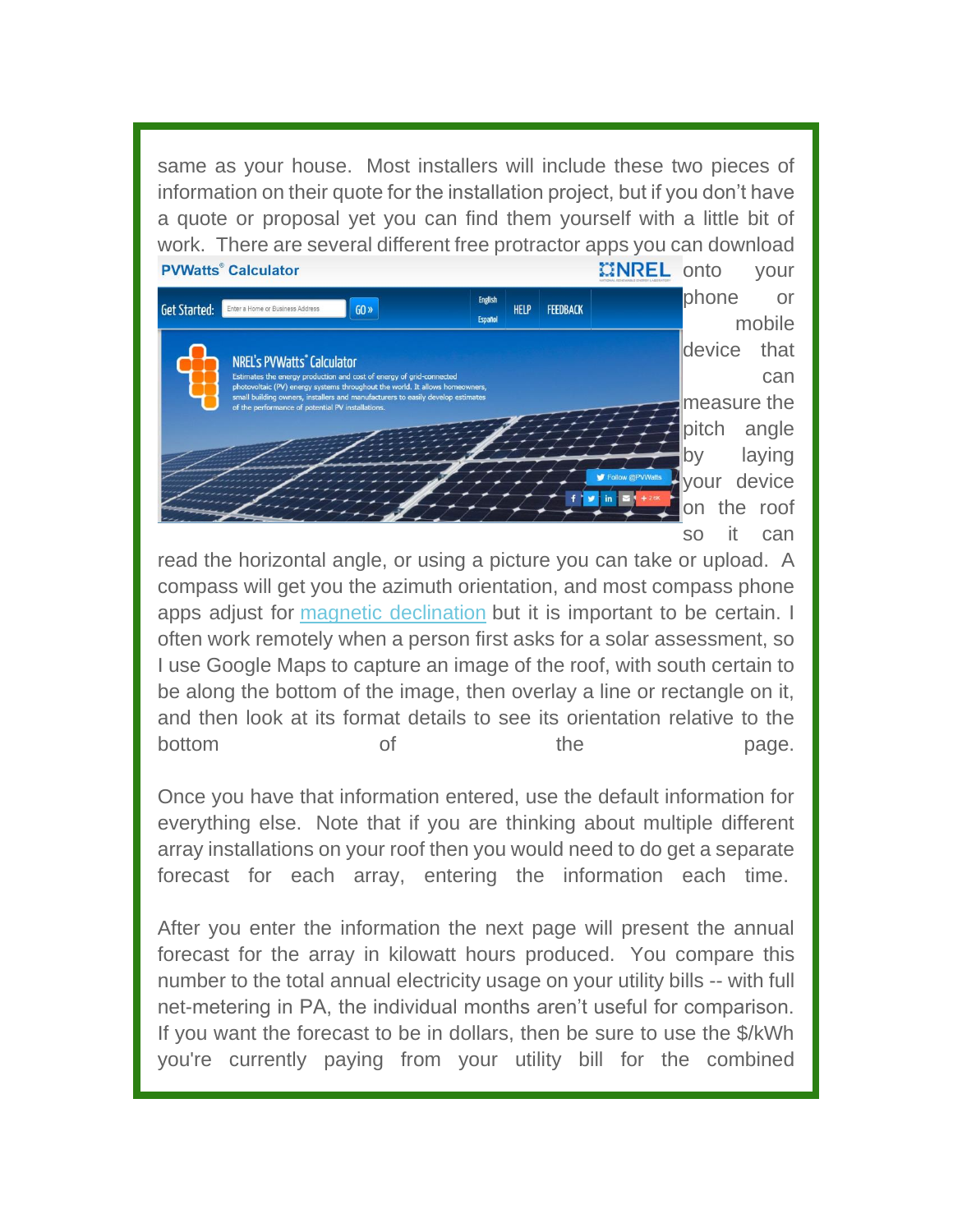generation transmission charges (not including distribution charges, so not the full billed amount).

It is extremely important to remember that if you have local shading on your roof--and most roofs do!--this model doesn't know that. It bases the forecast on just its placement and historical weather of your location. If you are not planning on removing or cutting back trees and foliage, you would need to deduct production amounts due to this shading. You would need to have an image (or estimate) of your solar window, which SEEDS volunteers can provide SEEDS members as part of a free solar site assessment, as long as we can get up on your roof!

If you are interested in receiving such a solar site assessment, or an energy assessment, contact us at [info@seedsgroup.net](mailto:info@seedsgroup.net--). Look out next month for our next installment of this Solar Did You Know series which will focus on the price comparison itself, and the little math that is involved. In the meantime if you have your own question about solar energy email us at [info@seedsgroup.net--](mailto:info@seedsgroup.net--) we will get back to you, and perhaps share your question and our answer with the SEEDS community as well.

#### **#SEEDSRecommends**

# **Applications for the Soil Carbon Initiative Regenerative Agriculture Certification Program due April 5th**

Are you a farmer interested in transforming our food system into one that is sustainable, healthy, and beneficial for all? Are you looking for a path away from industrial agriculture practices which are a [leading source of](https://seedsgroup.us4.list-manage.com/track/click?u=2de0c21d43d0fd0237e9e7b4f&id=3912e1df22&e=95734a3485)  [the climate crisis](https://seedsgroup.us4.list-manage.com/track/click?u=2de0c21d43d0fd0237e9e7b4f&id=3912e1df22&e=95734a3485)? [Green America](https://seedsgroup.us4.list-manage.com/track/click?u=2de0c21d43d0fd0237e9e7b4f&id=f97e6217f2&e=95734a3485), in partnership with over 150 farms, companies, NGOs, and soil scientists, launched the first-of-its-kind certification for regenerative agriculture open to all farms and food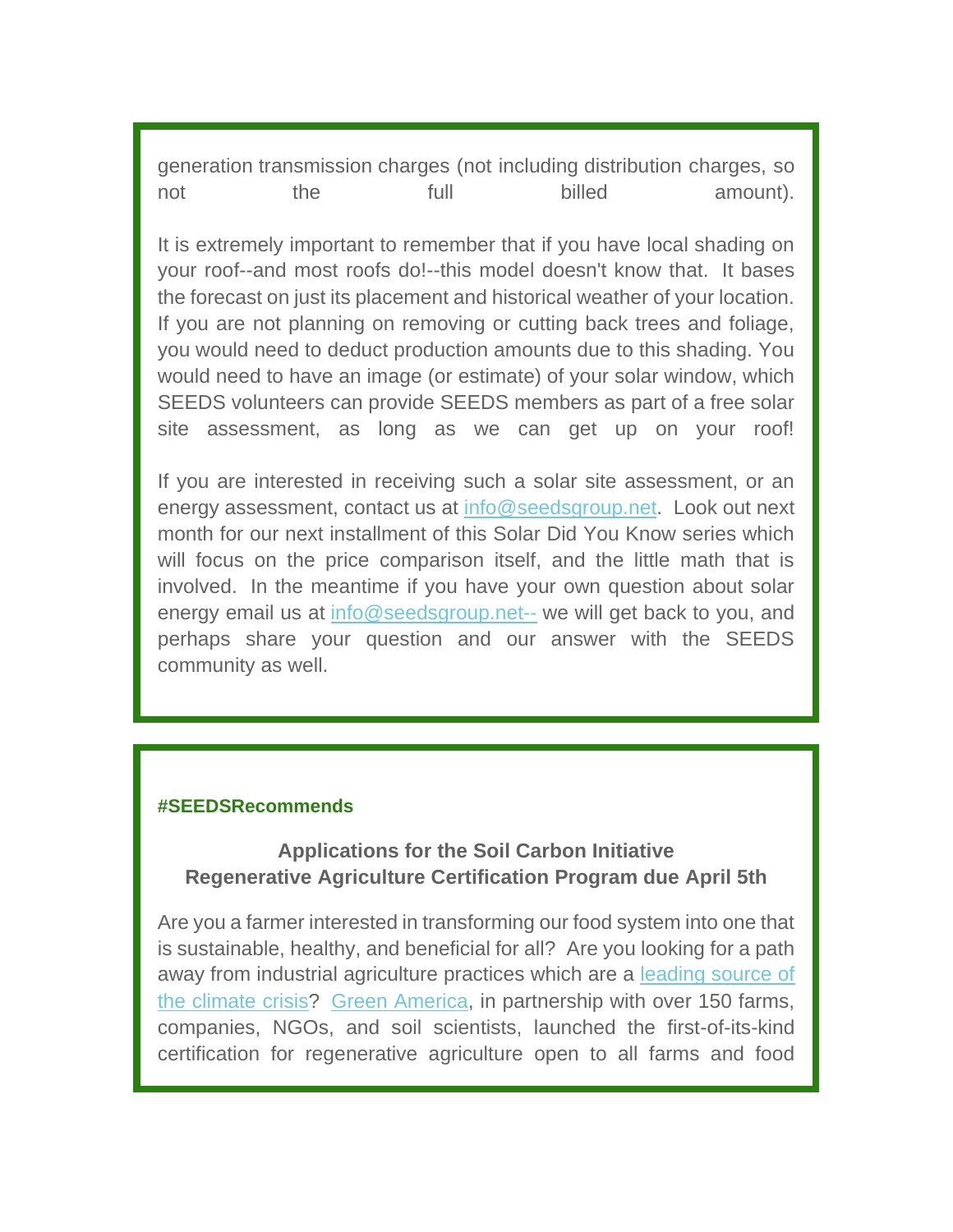companies: [Soil Carbon Initi](https://seedsgroup.us4.list-manage.com/track/click?u=2de0c21d43d0fd0237e9e7b4f&id=b422bbcbe1&e=95734a3485)[ative](https://seedsgroup.us4.list-manage.com/track/click?u=2de0c21d43d0fd0237e9e7b4f&id=e510ec4975&e=95734a3485). Any farmer is encouraged to apply for the program, but [applications](https://seedsgroup.us4.list-manage.com/track/click?u=2de0c21d43d0fd0237e9e7b4f&id=8cbb2372f2&e=95734a3485) [are due April 5, so don](https://seedsgroup.us4.list-manage.com/track/click?u=2de0c21d43d0fd0237e9e7b4f&id=68365b182b&e=95734a3485)'[t delay!](https://seedsgroup.us4.list-manage.com/track/click?u=2de0c21d43d0fd0237e9e7b4f&id=68365b182b&e=95734a3485)

"The Soil **Carbon** Initiative (SCI) is a worldchanging, outcomesbased, commitment and



Green

verification program that empowers and incentivizes farmers, food companies, and the entire food supply chain to transition acreage to regenerative farming," explains Todd Larsen, Executive Co-Director for Consumer & Corporate Engagement for Green America, "The initiative requires demonstrated improvement of soil health and carbon sequestration, which means real benefits for the climate, our soils, and our health. Backed by farmers and other leaders in this space, the standard is designed to be practical, accessible, and both farmer- and business-friendly."

Green America is a nonprofit organization founded in 1982 to "harnesses economic power—the strength of consumers, investors, businesses, and the marketplace—to create a socially just and environmentally sustainable society." Learn more about the organization [here](https://seedsgroup.us4.list-manage.com/track/click?u=2de0c21d43d0fd0237e9e7b4f&id=d83cfd8952&e=95734a3485). Learn more about the Soil Carbon Initiative opportunity [here](https://seedsgroup.us4.list-manage.com/track/click?u=2de0c21d43d0fd0237e9e7b4f&id=51a49db238&e=95734a3485).

#### **Upcoming Event**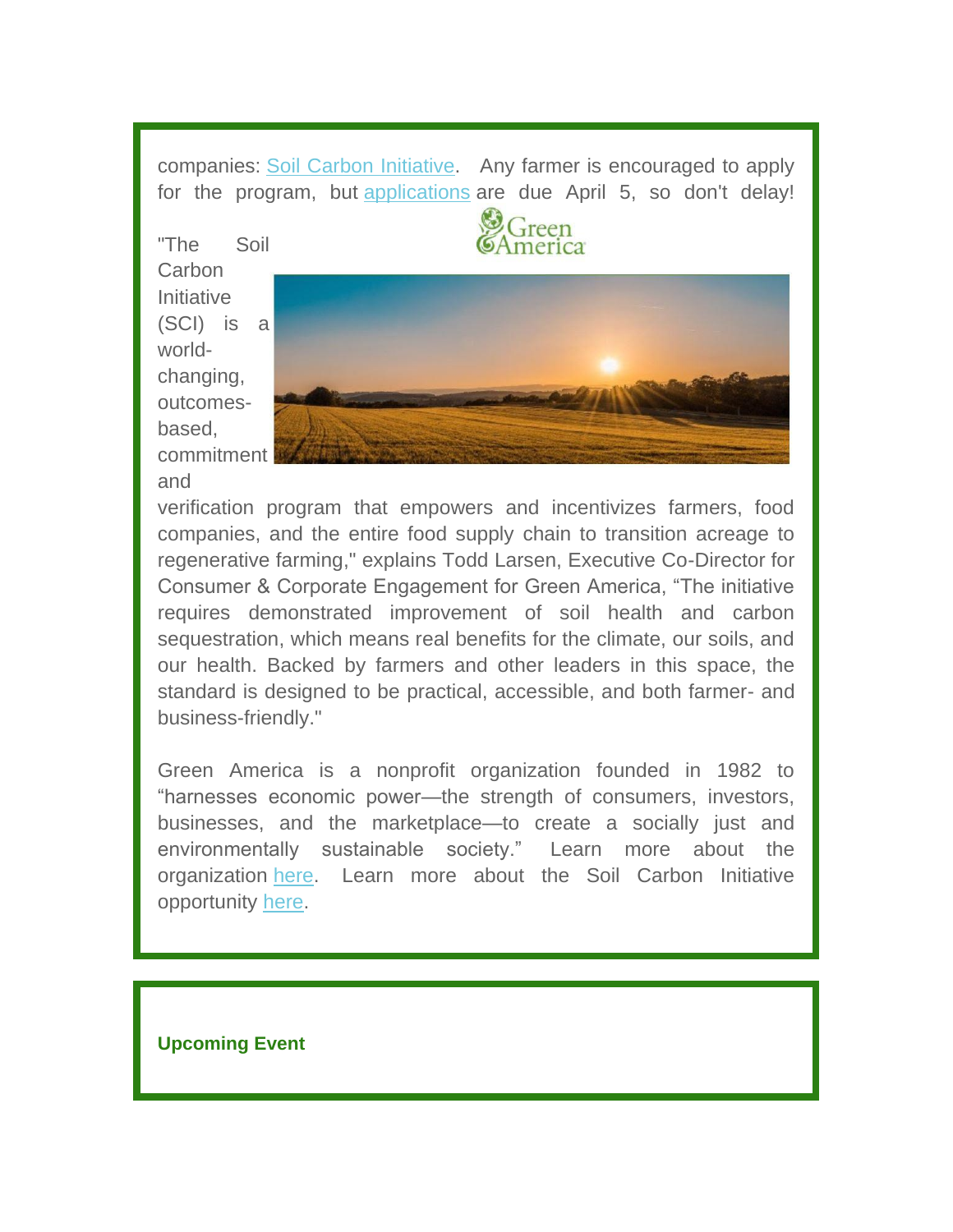# **SEEDS and Nature's Grace to Host Hempcrete Workshop May 12-16**

SEEDS and Nature's Grace Health Foods & Deli have partnered to bring an extensive, hands-on workshop on hempcrete, a sustainable, innovative building building material.

A seminar will be hosted on Thursday, May 12 at 7pm at the Cooperage Project in Honesdale, followed by an all-day hands-on workshop on Friday, May 13 from 8am to 5pm at 168 Church St. in Prompton. The seminar will be led by hempcrete expert Cameron McIntosh, founder of [Americhanvre Home Building Solutions](https://seedsgroup.us4.list-manage.com/track/click?u=2de0c21d43d0fd0237e9e7b4f&id=c902fd0507&e=95734a3485) and the hands-on workshop will continue each day through the weekend and Monday.

Workshop attendees will learn to build a hempcrete structure, including forming the walls and roof, mortar-mixing the hempcrete and details on finishing walls and electrical. The concrete pad has already been placed and the building is framed out and ready for electricity. The hands-on component will continue throughout the weekend, with a goal of finishing the walls and roof by Monday. Lunch will be provided by [Nature's Grace](https://seedsgroup.us4.list-manage.com/track/click?u=2de0c21d43d0fd0237e9e7b4f&id=0dd8442347&e=95734a3485).

This educational experience will be of interest to construction contractors as well as potential home builders and do-it-yourselfers. Interested attendees are encouraged to participate in all aspects of the event, or any part of the experience.

Hempcrete is an upcoming material that is quickly gaining attention for many good reasons, including its environmental friendliness. Hempcrete breathes, allowing moisture to evaporate (no mold), does not off-gas, and is avoided by termites. The non-toxic and lightweight properties of hempcrete also ensure it is easy to move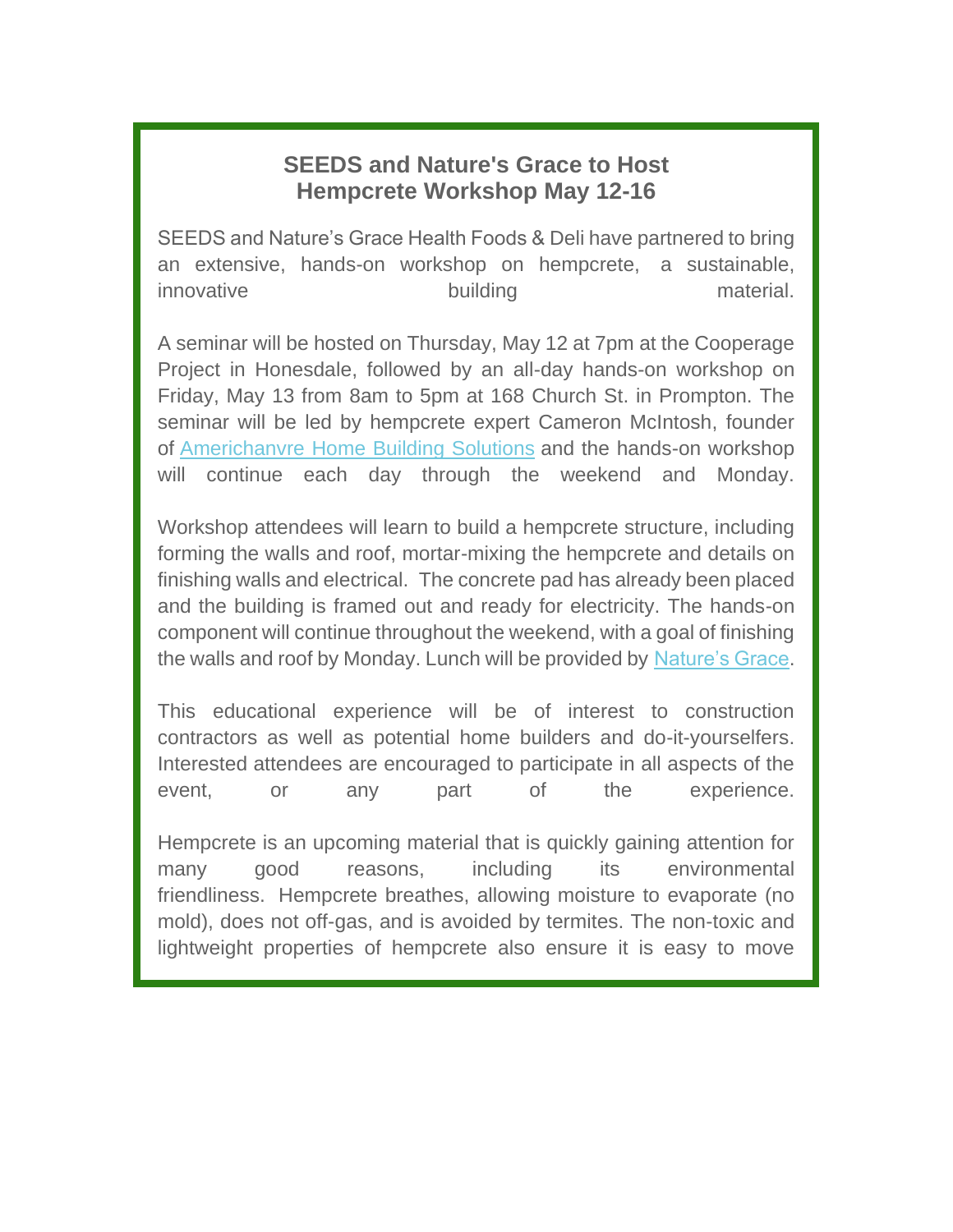

around a job site. Hempcrete does not shrink, maintains a steady temperature, and can also increase in strength over time. In addition, hemp and lime based biocomposite

insulation, known as "hempcrete", can be produced sustainably from a highly renewable resource that sequesters carbon as it grows. The resulting insulation is carbon negative, yet also has considerable thermal, acoustic and fire resistance properties. This material can be incorporated into walls, floors and even roofs.

More information on the event and registration can be found at [here](https://seedsgroup.us4.list-manage.com/track/click?u=2de0c21d43d0fd0237e9e7b4f&id=c8e44bdaec&e=95734a3485).

#### **Upcoming Event**

# **Pocono Axe Works Celebrates Earth Day with Special Giveback Friday Event**

Pocono Axe Works, located in Lakeville, PA is celebrating Earth Day this year with a special event to benefit SEEDS! Participants pay \$10 for 10 throws, with all proceeds for the evening of April 22, from 5pm-9pm donated to SEEDS, or book a lane for one hour for \$30 per person and SEEDS receives half. Participants are also entered to win a prize.

PAW opened in June of 2020, and started their fundraising events in May of 2021. "I started the giveback fundraisers with my uncle, Mark Crouthamel, as a way to do our part in giving back to the community," explains Logan Crouthamel, the operations manager, "We live in such a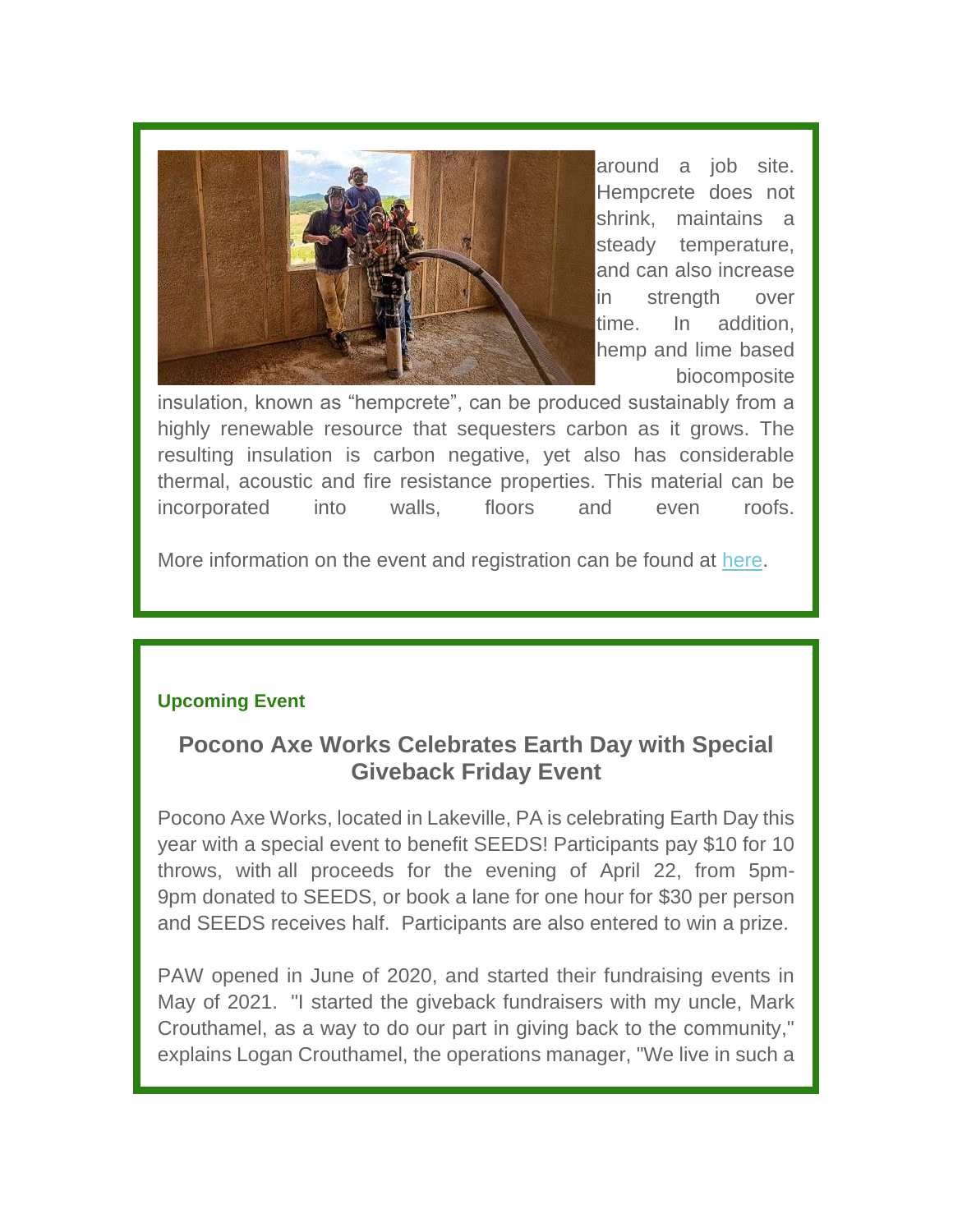beautiful area where there is constant support for anyone & everyone, we just wanted to play our part in giving back the community that always gives so much." Check out [their website](https://seedsgroup.us4.list-manage.com/track/click?u=2de0c21d43d0fd0237e9e7b4f&id=2f078ea3b0&e=95734a3485) for more information on their unique recreation and to learn more about their Giveback events.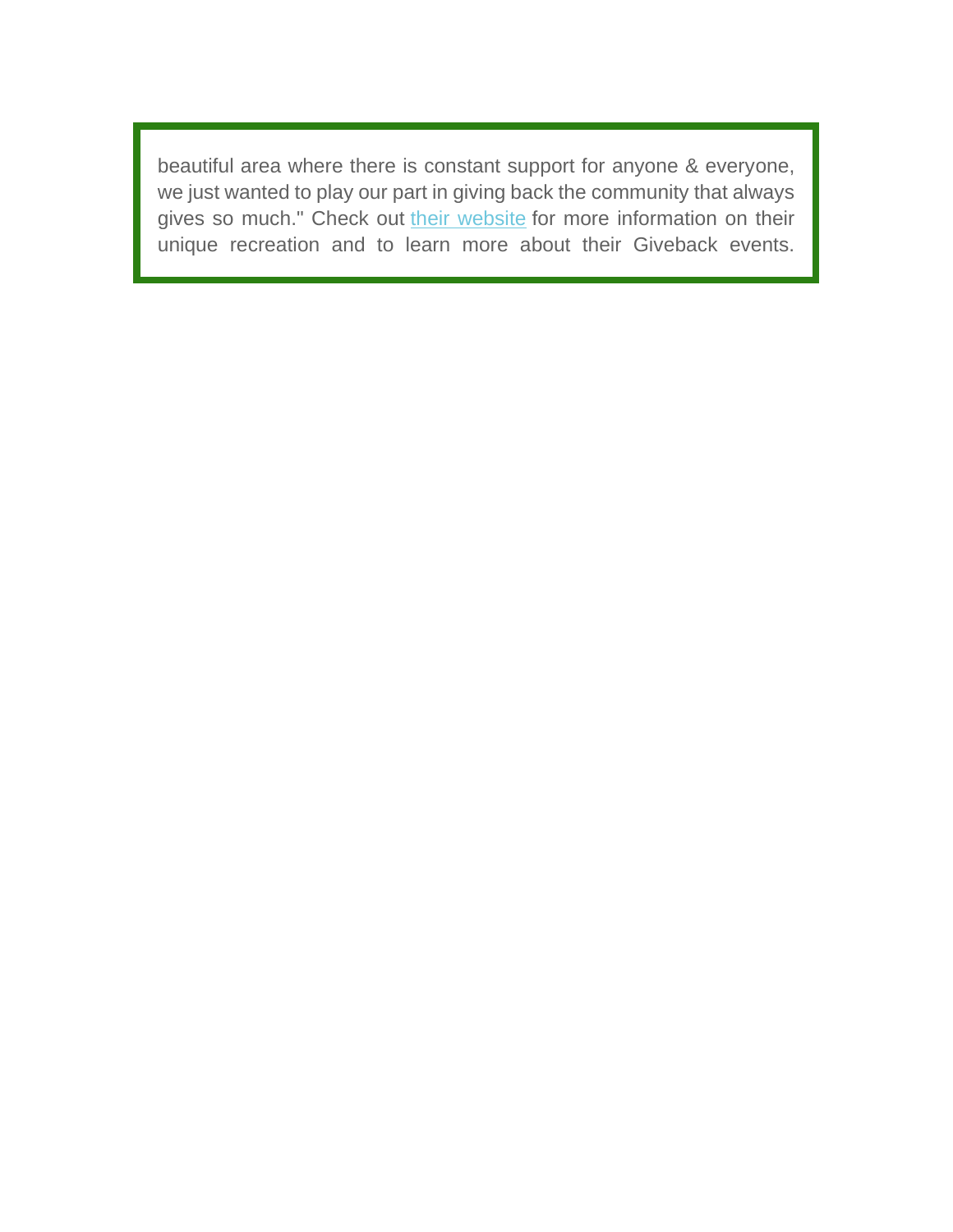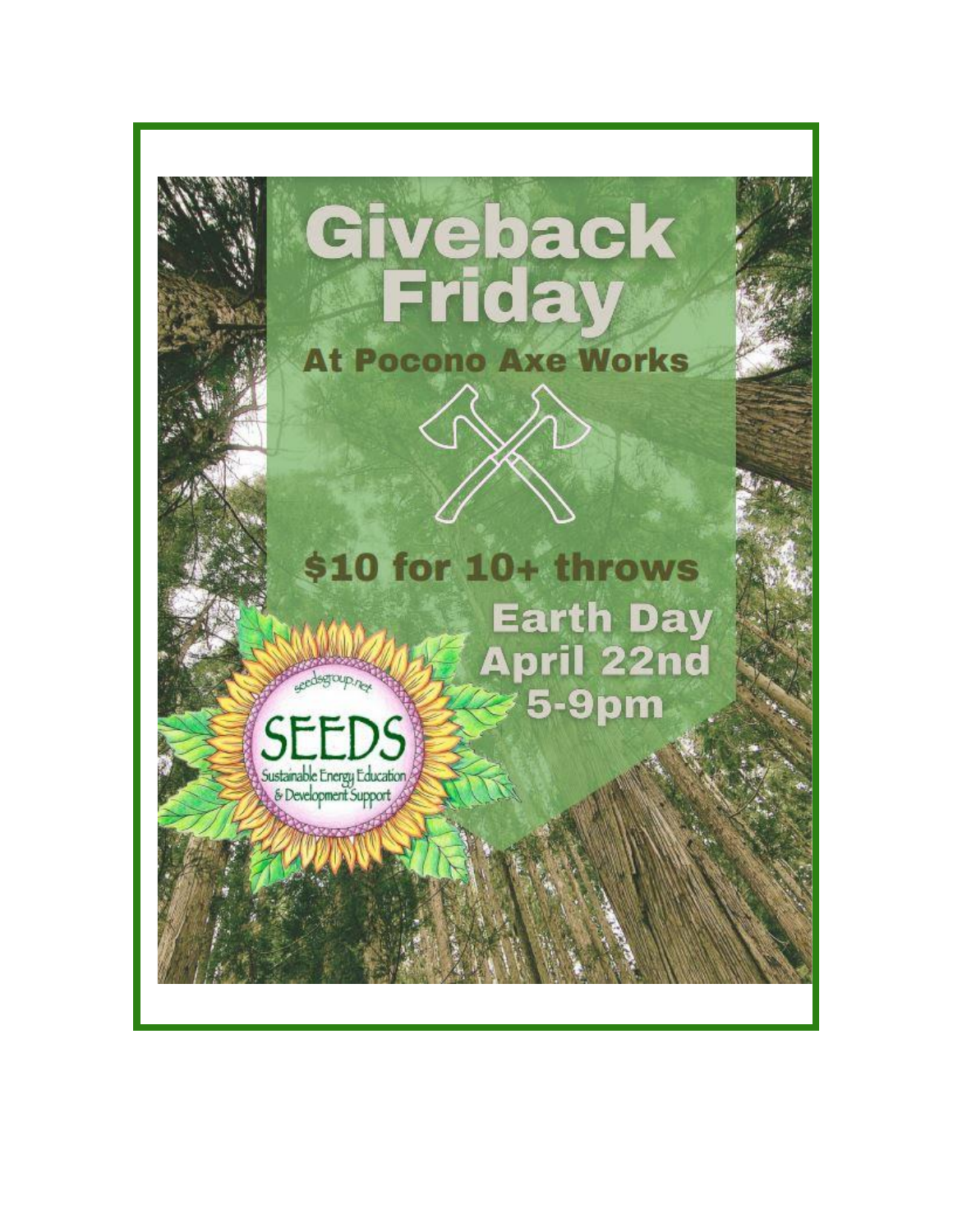#### **#SEEDSGoodNews**

# **Scientists Find that a Tiny Amount of This Ingredient Can Curb Climate Change**

Did you know that the planet's 1.5 billion cows create more greenhouse gas emissions than planes, trains and automobiles combined through the methane they release? But, as [this NPR story reports](https://seedsgroup.us4.list-manage.com/track/click?u=2de0c21d43d0fd0237e9e7b4f&id=eb2ae26765&e=95734a3485), there is good news! Scientists in Australia found that by adding just a tiny amount of a specific type of seaweed to their diet cut their flatulence by 98%. And this reduction of flatulence is a sign of a healthier cow, the scientist Tim Flannery of the University of Melbourne, explains, because the seaweed

in the diet allows cows to absorb the energy they are otherwise releasing through methane gas. This discovery has lead to a boon in commercial production of the red seaweed for cow feed, with farms sprouting up all over the world. A discovery made through accidental experiment is



leading to a practice change that could have enormous impacts on climate change!

Photo by Jan Koetsier, [pexels.com](http://pexels.com/)

#### **#SEEDSGoodNews**

Do you have any #SEEDSGoodNews stories to share with the SEEDS community? Send them to us at [info@seedsgroup.net](mailto:info@seedsgroup.net) or tag us on social media! They can be local stories from your community, or stories from around the